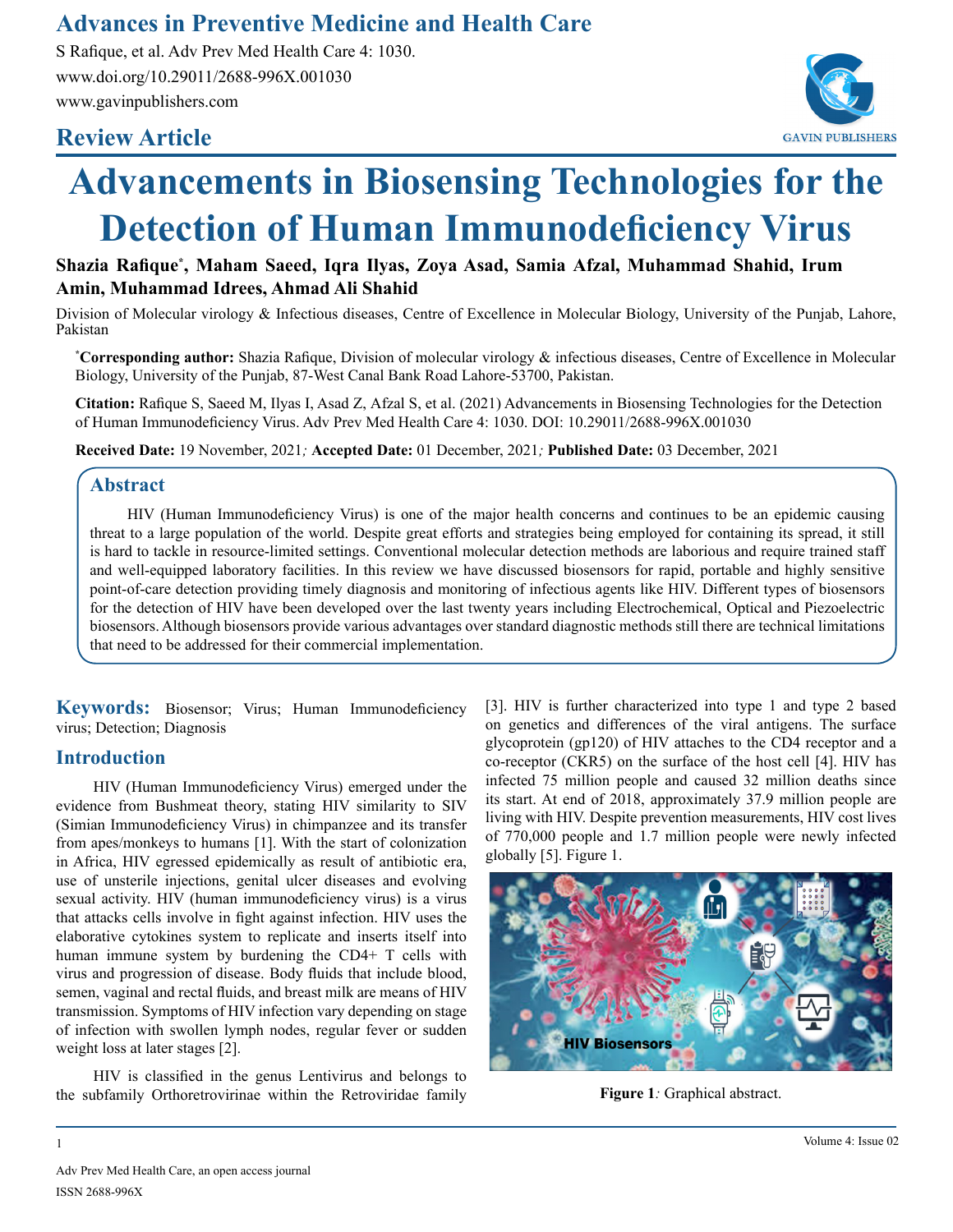Different detection strategies are used for assessment of patients and infection status. The laboratory based detection methods involve Antibody screening, ELISA (enzyme linked immunosorbent assay), Western blotting that aims for antibodies to specific HIV proteins, p24 antigen detection using monoclonal or polyclonal antibodies and PCR based assays [6,7]. These techniques require trained technicians, multiple steps and powered laboratory equipment. Also, these methods involve the use of injection in earlier stages which brings concerns to sterility issues. Existence of trypanophobia more commonly among children and older people has limited wide use of these techniques. Early diagnosis of HIV is necessary for survival and proper treatment of infected people. Repeated testing and follow up consultation due to unclear results is extremely stressful for patient. Therefore, a portable and rapid device for an early diagnosis of virus is need of the hour.

Biosensors are defined as devices that use a biological recognition element integrated with a physicochemical transducer to provide specific qualitative or semi-quantitative analysis [8]. Leland C. Clark is called the "father of biosensors" because of his invention of a device that could measure oxygen in blood, water and other liquids [9]. Biomedical sensors can be used for the detection and monitoring of many medical conditions. Recently there has been an increase in demand for disposable and simple devices that are cost effective, user-friendly and give fast response time [10]. The applications of biosensors in disease diagnosis are vast, ranging from diabetes, cardiovascular diseases to virus detection. The emphasis of this review is on the different biosensor technologies for the detection of HIV. An overview of the biosensing system is given and different biosensor-based detection strategies for HIV are discussed.

## **Biosensors**

Biosensors are integrated devices which are capable of quantitatively or qualitatively recognizing different molecules with the use of biological sensing components connected to a physicochemical transducer to produce a signal which is further detected by the help of a detector [11].

There are numerous applications of biosensors including detection of various diseases, monitoring of pollutants, detection of biomolecules, drug discovery, food safety and many more [12]. The IUPAC defines that a biosensor is a self-sufficient integrated device which has the capability to provide specific quantitative or semi-quantitative data using a bioreceptor that is in direct contact with a transducer. A biosensor is clearly differentiated from a bioanalytical system, requiring extra processing steps, like reagent addition [13].

## **General design of a biosensor**

Biosensors generally are composed of the following basic components: a biorecognition element or bioreceptor, a transducer, signal processing element and a display or detector [14].

## **Bioreceptor**

A bioreceptor is the component that specifically recognizes and binds to the analyte of interest and is very sensitive. It is mostly an immobilized biological element such as an enzyme, nucleic acids, antibodies or living cells [15].

**Analyte:** Analyte is the element of interest that is being monitored or measured in a biosensor.

**Transducer:** A transducer is the element that converts the reaction of biosensing into a measurable signal for instance an electrical or optical signal. The amount of signal produced corresponds to the analyte-bioreceptor interaction that is taking place [16].

# **Electronic System**

The Electronic system of a biosensor consists of two parts: the first part is the signal processing unit of the biosensor that amplifies and processes the signal from the transducer whereas the second part is the Display unit that provides the data in a readable and user-friendly form [17] Figure 2.



**Figure 2:** General Design of a Biosensor [18].

## **Types of biosensors**

Biosensors are classified in two different ways, one is according to the mode of signal transduction and other is the different biorecognition elements. On the basis of transducers, biosensors can be categorized as electrochemical, electrical, piezoelectric, optical and thermometric sensors 19. Each type has further subtypes as well. While on the basis of bio-recognition element, they can be divided into enzymatic biosensors, immuno-biosensors, wholecell biosensors and DNA biosensors [20], Figure 3.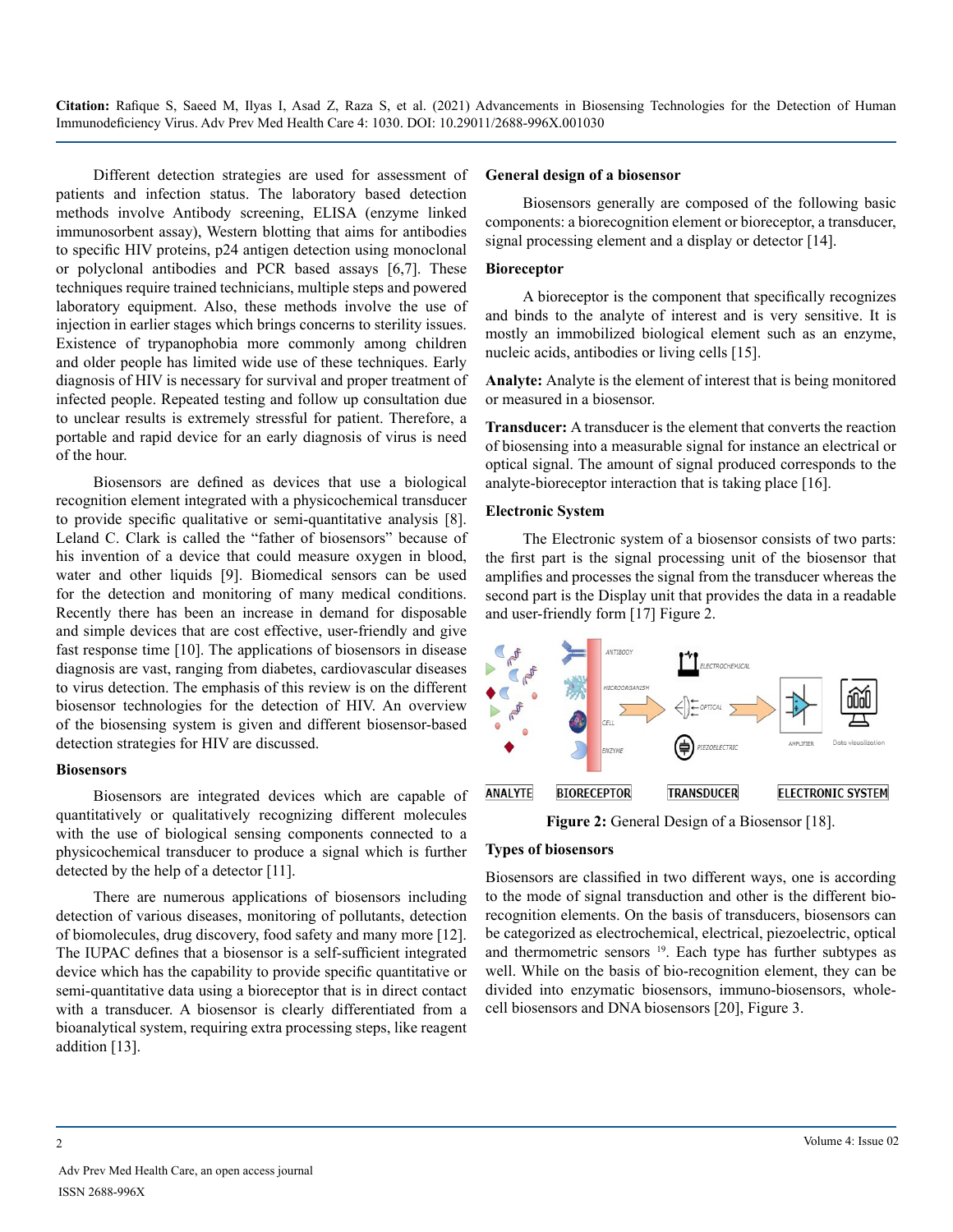

**Figure 3**: Classification of Biosensors [21].

# **Different biosensing platforms for the detection of hiv**

Biosensors are small, portable devices that are specific, rapid and user-friendly. These qualities make them desirable for disease detection and monitoring. Biomolecules or biomarkers that are indicators of specific diseases such as cancer can be detected by using biosensors [22]. Sensitive and specific devices that can give early diagnosis are essential for increasing survival rates of patients. In the last decades the demand for simple detection methods with readily available results has increased a lot. Biosensors have been developed for many diseases like cardiovascular diseases, cancer, diabetes, hepatitis and other diseases caused by different viruses [10]. Similarly there are also many applications of biosensors for the detection and monitoring of HIV, some of which are mentioned in this section of the article.

#### **Electrochemical biosensors for HIV**

Electrochemical biosensors involve the monitoring of electrochemical reaction by checking the changes in current, impedance, voltage or resistance through electrode interface [23]. Electrochemical reaction could be an enzymatic reaction or capture of specific biological targets [24].

In these type of biosensors the reaction being studied can generate measurable potential, measurable current, charge accumulation or can detectably change the conductive properties amid the electrodes [25].

Zheng, et al. developed a sandwich amperometric immunosensor for the detection of HIV protein in which the anti-p24 antibodies were used to modify the electrode. Then horseradish peroxidase was used for labeling as a secondary antibody. Hydrogen peroxide and hydroquinone solution was used for immersing the electrode for signal production. The detection limit of this assay was 0.008 ng/mL which is much better when

compared to conventional methods [26].

A molecular imprinted polymer based electrochemiluminescence biosensor was developed by Babamiri et al. for the detection of HIV-1 gene. In this assay o-phenylenediamine was used as a functional monomer and HIV aptamer as a template. A linear detection of HIV gene (0.3fM to 0.3 nM was observed. Compared to non-complimentary sequences this biosensor showed better specificity [27].

Shafiee, et al. fabricated an impedance biosensor to check impedance changes for studying the HIV viral nano-lysates. Magnetic beads that were coated with anti-gp120 antibodies were used to capture HIV-1 subtypes. This step was followed by viral lysis. The viral nano-lysate samples were used then for analysis of impedance by a microdevice with two gold electrodes. Changes in impedance of multiple HIV-1 subtypes and control were evaluated. This device showed that HIV-1 samples produced different impedance values when compared with controls [28].

An electrochemical biosensor with graphene electrode modified with gold nanocluster (GR/AuNCs) was developed by Wang, et al. for HIV DNA detection using exonuclease IIIassisted target recycling amplification approach. Aptamers with cytosine-rich base were used as capture probes for constructing the biosensor. Through this platform, high sensitivity and good selectivity detection of target HIV DNA was achieved with a detection limit of 30 aM. Also when tested at 10 fM, the HIV target probe revealed 99.8 % of a recovery rate during human serum sample analysis [29].

An ultrasensitive electrochemical biosensor was fabricated by Li et al. for the detection of HIV gene in human serum samples based on Differential Pulse Voltammetry (DPV) analysis. The DPV platform consisting of Glassy Carbon Electrode (GCE) the surface of which is modified with amino-reduced graphene oxide (NH2 rGO) and β-cyclodextrin (β-CD) to aid in the complementary HIV gene sequence (capture DNA) binding. Methylene blue dye which binds to single stranded DNA generated a stronger DPV signal in the absence of the HIV gene whereas when HIV gene was present it was hybridized to capture DNA sequence to form a double stranded DNA eventually generating a weaker signal. The detection limit of this biosensor was lower (8.7fM) with high electivity [30]. Similarly another HIV biosensor using Glassy Carbon Electrode was fabricated by researchers at China, modifying it with polyaniline/graphene nanocomposite material. Single stranded DNA was then immobilized on the surface of electrode which can hybridize to the target HIV-1 gene. As a result of this hybridization, a change in impedance value was observed by electrochemical impedance spectrometry (EIS) which corresponds to the concentration of HIV-1 gene. This device depicted a low detection limit of about  $1.0 \times 10^{-16}$  M [31], Figure 4.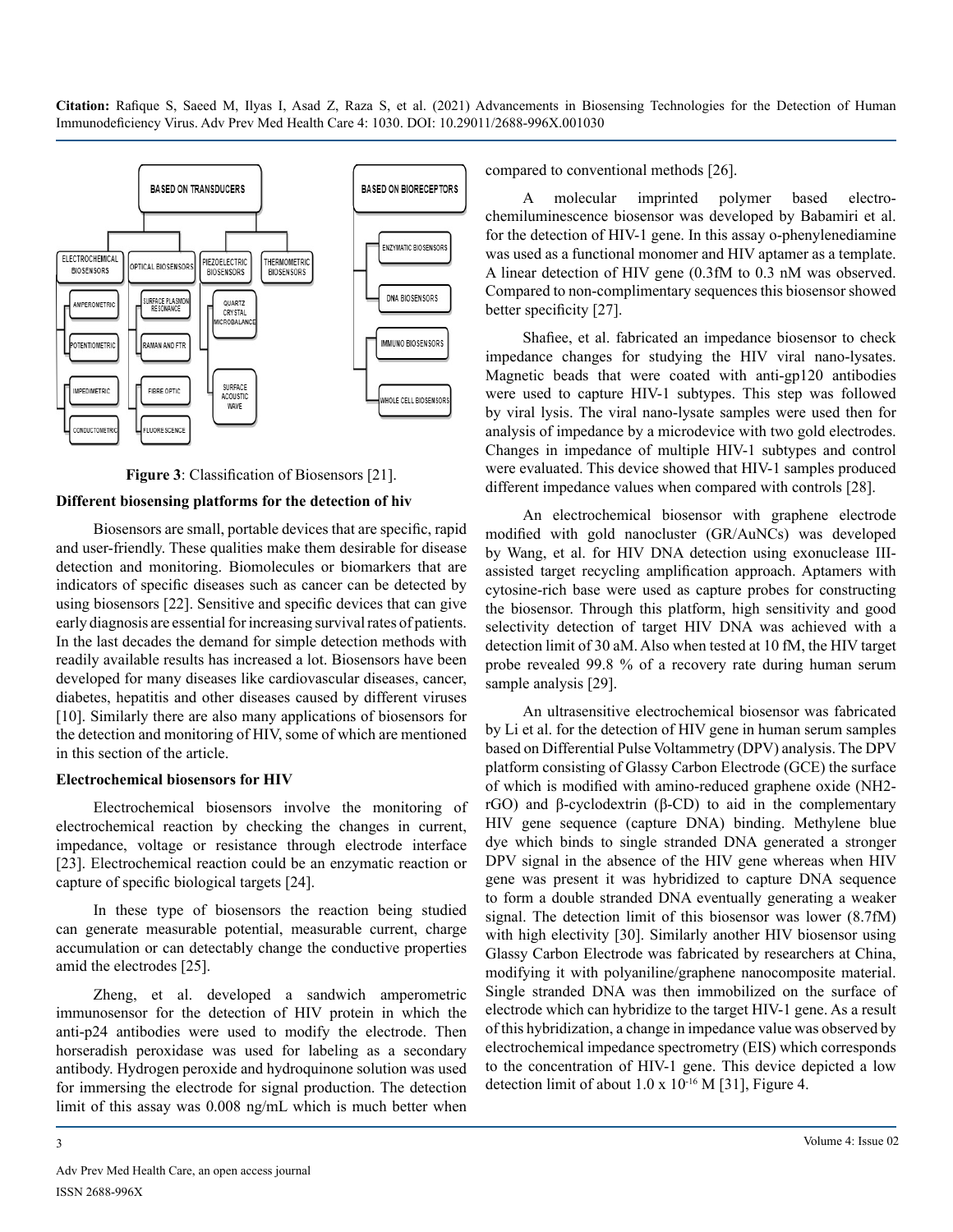

**Figure 4:** Schematic diagram of the DPV based electrochemical biosensor [30].

# **Optical biosensors for HIV**

Label-free optical photonic crystal biosensors are sensitive, speedy and gives reliable detection of a number of targets such as proteins, cells and viruses by observing the changes in dielectric permittivity [32]. Shafiee, et al. demonstrated an optical sensing photonic crystal biosensor for detection of HIV-1 from biological samples. It was studied that, there was a shift in the resonant peak wavelength value when the virus was adsorbed by the surface. This biosensor can even detect low concentrations of the virus. They also observed HIV-1 in plasma samples and phosphate buffered saline samples with viral loads in range of  $10<sup>4</sup>$  to  $10<sup>8</sup>$  copies/ mL. This assay, still, requires more optimization to increase the sensitivity to 1,000 copies/ml [33].

A highly sensitive localized Surface plasmon Resonance immunosensor was developed by Lee, et al. for the detection of HIV-1 virus. In order to measure different concentrations of HIV-1 particles, they used various gold nanostructures modified with HIV-1 antibody fragments. A 200 fg/mL detection limit was observed. These measurements were based on the shift of longitudinal wavelength in the UV–Visible spectrum resulting from changes in the local refractive index due to specific antigenantibody interactions [34].

Inci et al. also developed a quantification assay to monitor the HIV viral load by the use of nanoplasmonic platform for many HIV subtypes. This assay demonstrated a high sensitivity of upto 50 HIV copies/mL. Nanoplasmonic properties are used to monitor the captured viruses on the biosensor, and the platform reports a viral load for HIV-infected unidentified patient whole blood samples [35].

Another device has been used to quantify CD4<sup>+</sup> cells in patients that were infected with HIV in resource-limited sites. CD4+ T cells were captured in microfluidic channel and then imaged using lens free shadow imaging system. The number of cells was then calculated by computer-aided software within a minute. This platform was established to work with HIV-positive patients in Tanzania, and compared with conventional methods of cell counting [36].

Diao, et al. developed a highly sensitive SPR biosensor for the detection of HIV-related DNA. This device was based on ESDRs (entropy-driven strand displacement reactions) and DDTs (double-layer DNA tetrahedrons). ESDRs were utilized for the formation of ample dsDNA products. These dsDNA products bind to capture probes and then combine with DDTs nanostructure. Through this the SPR response was increased a lot. This biosensor is capable of detecting target DNA ranging from 1 pM to 150 nM with a LOD of 48 fM. It took only 60 minutes to complete the entire detection process [37], Figure 5.



**Figure 5:** Schematic illustration of SPR biosensor for HIV detection and assembly of DDTs [37].

#### **Piezoelectric biosensors for HIV**

Piezoelectric biosensors include Quartz Crystal Microbalance (QCM)-based sensors and Surface Acoustic Wave (SAW) Sensor. Piezoelectric devices can record affinity interactions without the need to use any particular reagents [38].

Quartz crystal microbalance (QCM)-based sensors are mechanical sensors that comprise a piezoelectric material coated with a metal coating, such as gold or silver [39]. Molecularly Imprinted Polymers are specific artificial materials that can be used in place of antigens or antibodies as the biorecognition part in a biosensor [40]. In the following study, Lu, et al. established a quartz crystal microbalance platform that was treated with molecularly imprinting polymer to imitate biomolecular confirmation of Glycoprotein41 (gp41) epitope of HIV-1. Gp41 is required for the fusion of membrane between infected cells and virus. Dopamine has analog residues with gp41 and was used as a functional monomer. Then, gp41 proteins were coated on to the surfaces of these sensors. . The results revealed that molecularly imprinted film binds to Gp41 protein selectively and the detection limit was 2 ng/mL [41].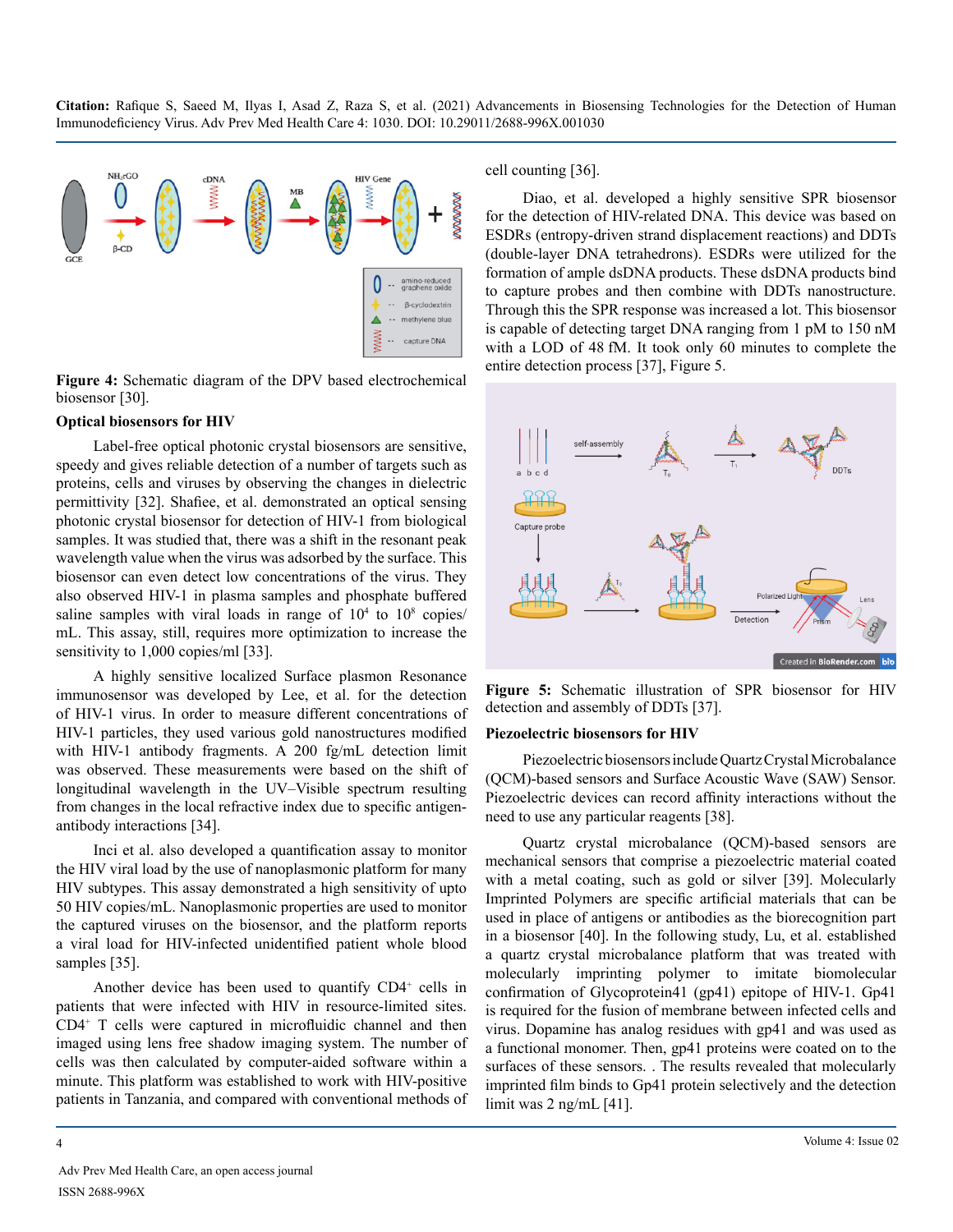Ly, et al. developed an assay proposing the recognition of HIV-1 antigen by the use of Quartz Crystal Microbalance surface treated with streptavidin and 11-mercaptoundecanoicacid (MUA). Streptavidin-functionalized gold nanoparticles were used for signal enhancement. Due to this amplification of signal detection of low concentration of HIV-1 antigen was possible [42].

Sheikh, et al. developed a piezoelectric acoustic immunosensor for detection of HIV-2 by the use of HIV-2 immunodominant epitope-functionalized self-assembled monolayer-coated quartz wafer. The results showed that the immunosensor is effective in detecting and differentiating HIV-2 from HIV-1 monoclonal antibodies with good selectivity. Equimolar serum solutions of HIV-2 or HIV-1 were used for the evaluation of specific and non-specific interactions by electromagnetic piezoelectric acoustic sensor (EMPAS) [43].

**Biosensor Biorecognition element Lowest limit of Biorecognition element Lowest limit of detection** Reference Amperometric **HIV P24 Antibodies** 1 0.008 ng/mL [26] Electrochemoluminescence HIV Aptamer 1 0.3 fM [27] Impedance Anti-Gp 120 antibodies Between 100 Hz and  $\frac{1 \text{ MHz}}{1 \text{ MHz}}$  [28] Graphene-Au nanoclusters Based Cytosine-rich capture probes 30 aM [29] DPV based HIV gene sequence 8.7 fM [30] PAN/GN nanocomposite based  $HIV-1$  gene  $HIV-1$  and  $1.0 \times 10^{-16}$  M [31] TSDR and Cruciform DNA crystal based HIV DNA sequences and  $(144)$ Label-free multiplexed biosensor Hairpin DNA probes (HIV-1 and HIV-2 both) both)  $0.1 \text{ nM}$  [45] Carbon nanotubes based MIP electrochemical sensor  $\vert$  HIV-p24 antigen  $\vert$  0.083 pg cm −3  $\vert$  [46] Anti-Tat RNA aptamer based HIV-1 Tat protein 1:00 PM [47] Photonic crystal biosensor and Glycoprotein 120 antibody 10<sup>5</sup> copies/mL [33] SPR Immunosensor HIV-1 Antibody Fragments 200 fg/mL [34] SPR Biosensor **Hairpin Probes** 1 48 fM [35] Nanoplasmonic Platform Polyclonal anti-gp120 antibodies 100 HIV copies/mL [36] ESDRs/DDTs based SPR biosensor HIV-related DNA sequence 48 fM [37] SERS based Lateral Flow Biosensor HIV-1 DNA sequence 1 0.24 pg/mL [48] Hybridization chain reaction (HCR) based chemiluminescence biosensor <br>
HIV-1 5.0 fM [49] SERS based Sub-attomolar Sensor **HIV-1 DNA** 10<sup>-19</sup> M [50] Zeolitic imidazolate framework-based fluorescence biosensor  $\begin{bmatrix} \text{HIV-1 DNA} \\ \text{biasensor} \end{bmatrix}$  [51] MIP coated QCM Sensor <br>
Synthetic Gp41 epitope 2 ng/mL [41] Quartz Crystal Microbalance based Biosensor HIV P24 Antibody 1 ng/ml [42]

The following table 1 summarizes the key features of various HIV biosensors.

**Table 1:** Key features of various HIV biosensors.

# **Conclusion**

Being fast, handheld and easy to use makes biosensors ideal for point-of-care applications. Diagnostic tests usually require large equipment, advanced laboratory facilities, trained staff and a lot of time. Moreover, early detection of disease leads to better and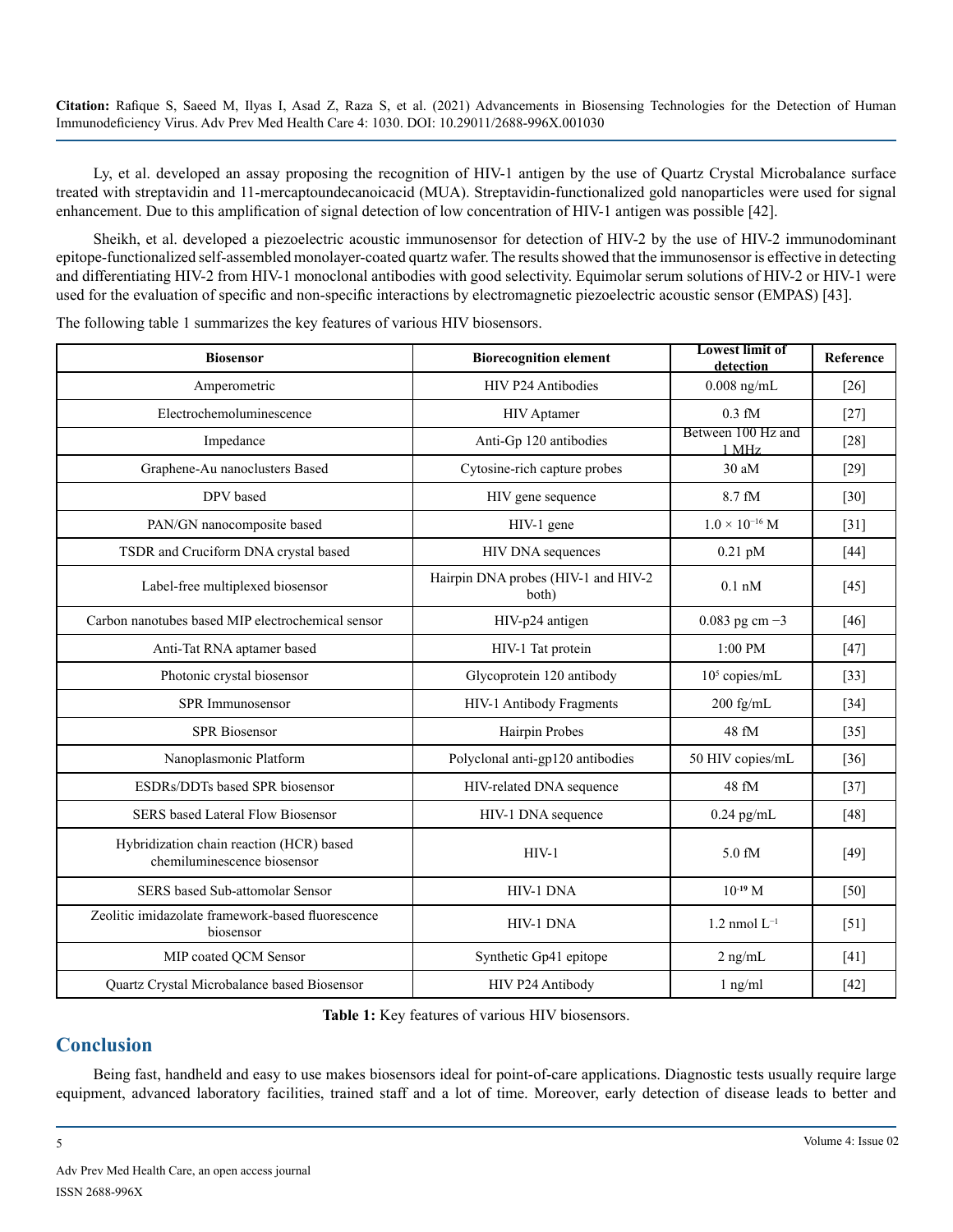successful treatment measures. That is why countries that lack these state of the art facilities suffer in terms of poor health and are most of the times facing different emerging infectious diseases like HIV. Hence, the focus in diagnostic research has shifted towards biosensing strategies over the last two decades.

Novel biosensing systems such as paper-based portable platforms are being used for the monitoring of target biomolecules. They are affordable, abundant and deliver results in a matter of minutes. In the future paper-based biosensors will be able to detect multiple pathogens at the same time [52].

The use of smartphone and mobile applications has also been incorporated with paper-based platforms because of high processing capabilities, inexpensive and portable nature [53]. Similarly wearable or implantable sensors are also expected to be of great use in resource-constrained settings for monitoring a patient's health status and are made with flexible materials to be used as skin patches [54]. Moreover many types of CRISPR/Cas based biosensing technologies are being developed for the detection of SARS-CoV-2 [55]. But more research and examination is required to unifying the compartmentalization of such procedures onto a single device. Although these technologies are still in their early development phase, they are expected to be great contributors in eradication of infectious agents like HIV as well.

# **References**

- 1. [Wolfe ND, Switzer WM, Carr JK, Bhullar VB, Shanmugam V, et al.](https://pubmed.ncbi.nlm.nih.gov/15043960/)  [\(2004\) Naturally acquired simian retrovirus infections in central African](https://pubmed.ncbi.nlm.nih.gov/15043960/)  [hunters. The Lancet 363: 932-937](https://pubmed.ncbi.nlm.nih.gov/15043960/).
- 2. [Barré-Sinoussi F, Ross AL, Delfraissy J-F \(2013\) Past, present and](https://pubmed.ncbi.nlm.nih.gov/24162027/)  [future: 30 years of HIV research. Nature Reviews Microbiology 11:](https://pubmed.ncbi.nlm.nih.gov/24162027/)  [877-883.](https://pubmed.ncbi.nlm.nih.gov/24162027/)
- 3. [Luciw P. Virology, eds Fields BN, Knipe DM, Howley PM. \(1996\) In:](https://www.worldcat.org/title/fields-virology/oclc/32512536)  [Lippincott-Raven, Philadelphia\).](https://www.worldcat.org/title/fields-virology/oclc/32512536)
- 4. [Dean M, Carrington M, Winkler C, et al. \(1996\) Genetic restriction of](https://pubmed.ncbi.nlm.nih.gov/8791590/)  [HIV-1 infection and progression to AIDS by a deletion allele of the](https://pubmed.ncbi.nlm.nih.gov/8791590/)  [CKR5 structural gene. Science 273: 1856-1862.](https://pubmed.ncbi.nlm.nih.gov/8791590/)
- 5. WHO. HIV/AIDS.
- 6. [Fearon M \(2005\) The laboratory diagnosis of HIV infections. Canadian](https://www.ncbi.nlm.nih.gov/pmc/articles/PMC2095005/)  [Journal of Infectious Diseases and Medical Microbiology 16: 26-30](https://www.ncbi.nlm.nih.gov/pmc/articles/PMC2095005/).
- 7. [Zhang M, Versalovic J \(2002\) HIV update: diagnostic tests and](https://pubmed.ncbi.nlm.nih.gov/14569811/) [markers of disease progression and response to therapy. Pathology](https://pubmed.ncbi.nlm.nih.gov/14569811/)  [Patterns Reviews 118: S26-S32.](https://pubmed.ncbi.nlm.nih.gov/14569811/)
- Thévenot DR, Toth K, Durst RA, Wilson GS (2001) Electrochemical [biosensors: recommended definitions and classification. Analytical](https://www.tandfonline.com/doi/abs/10.1081/AL-100103209)  [Letters 34: 635-659.](https://www.tandfonline.com/doi/abs/10.1081/AL-100103209)
- Heineman WR, Jensen WB. Leland c. clark jr. (1918–2005) (2006). Biosensors and Bioelectronics 8: 1403-1404.
- 10. [Gouvêa C \(2011\) Biosensors for health applications. InTech.](https://www.researchgate.net/publication/311980125_Biosensors_for_health_applications)
- 11. [Banica FG \(2012\) Chemical sensors and biosensors: fundamentals](https://onlinelibrary.wiley.com/doi/book/10.1002/9781118354162)  [and applications. John Wiley & Sons](https://onlinelibrary.wiley.com/doi/book/10.1002/9781118354162).
- 12. [Mehrotra P \(2016\) Biosensors and their applications–A review. Journal](https://pubmed.ncbi.nlm.nih.gov/27195214/)  [of oral biology and craniofacial research 6: 153-159.](https://pubmed.ncbi.nlm.nih.gov/27195214/)
- 13. [Koyun A, Ahlatcolu E, Koca Y, Kara S \(2012\) Biosensors and their](https://www.intechopen.com/chapters/37345)  [principles. A Roadmap of Biomedical Engineers and Milestones: 117-](https://www.intechopen.com/chapters/37345) [142](https://www.intechopen.com/chapters/37345).
- 14. [Cagnin S, Caraballo M, Guiducci C, et al. \(2009\) Overview of](https://www.ncbi.nlm.nih.gov/pmc/articles/PMC3348825/)  [electrochemical DNA biosensors: new approaches to detect the](https://www.ncbi.nlm.nih.gov/pmc/articles/PMC3348825/) [expression of life. Sensors 9: 3122-3148](https://www.ncbi.nlm.nih.gov/pmc/articles/PMC3348825/).
- 15. [Korotkaya E \(2014\) Biosensors: Design, classification, and applications](https://www.researchgate.net/publication/280267356_Biosensors_Design_Classification_and_Applications_in_the_Food_Industry)  [in the food industry. Foods and Raw materials 2.](https://www.researchgate.net/publication/280267356_Biosensors_Design_Classification_and_Applications_in_the_Food_Industry)
- 16. [Bhalla N, Jolly P, Formisano N, Estrela P \(2016\) Introduction to](https://pubmed.ncbi.nlm.nih.gov/27365030/)  [biosensors. Essays in Biochemistry 60: 1-8.](https://pubmed.ncbi.nlm.nih.gov/27365030/)
- 17. [Saad NA, Zaaba S, Zakaria A, Kamarudin L, Wan K, et al. \(2014\)](https://ieeexplore.ieee.org/document/7015849)  [Quartz crystal microbalance for bacteria application review. Paper](https://ieeexplore.ieee.org/document/7015849)  [presented at: 2014 2nd International Conference on Electronic Design](https://ieeexplore.ieee.org/document/7015849)  [\(ICED\)](https://ieeexplore.ieee.org/document/7015849).
- 18. [Said M, Azura N \(2014\) Electrochemical biosensor based on](https://cora.ucc.ie/handle/10468/1759)  [microfabricated electrode arrays for life sciences applications,](https://cora.ucc.ie/handle/10468/1759)  [University College Cork.](https://cora.ucc.ie/handle/10468/1759)
- 19. [Monošík R, Streďanský M, Šturdík E \(2012\) Biosensors-classification,](https://sciendo.com/article/10.2478/v10188-012-0017-z)  [characterization and new trends. Acta Chimica Slovaca 5: 109-120.](https://sciendo.com/article/10.2478/v10188-012-0017-z)
- 20. [Alhadrami HA \(2018\) Biosensors: Classifications, medical applications,](https://iubmb.onlinelibrary.wiley.com/doi/abs/10.1002/bab.1621?af=R)  [and future prospective. Biotechnology and applied biochemistry 65:](https://iubmb.onlinelibrary.wiley.com/doi/abs/10.1002/bab.1621?af=R)  [497-508](https://iubmb.onlinelibrary.wiley.com/doi/abs/10.1002/bab.1621?af=R).
- 21. [Neethirajan S, Ragavan V, Weng X, Chand R \(2018\) Biosensors](https://www.mdpi.com/2079-6374/8/1/23)  [for sustainable food engineering: challenges and perspectives.](https://www.mdpi.com/2079-6374/8/1/23)  [Biosensors 8: 23.](https://www.mdpi.com/2079-6374/8/1/23)
- 22. [Tothill IE \(2009\) Biosensors for cancer markers diagnosis. Paper](https://www.sciencedirect.com/science/article/pii/S1084952109000196)  [presented at: Seminars in cell & developmental biology](https://www.sciencedirect.com/science/article/pii/S1084952109000196).
- 23. [Ronkainen NJ, Halsall HB, Heineman WR \(2010\) Electrochemical](https://pubs.rsc.org/en/content/articlelanding/2010/cs/b714449k)  [biosensors. Chemical Society Reviews 39: 1747-1763.](https://pubs.rsc.org/en/content/articlelanding/2010/cs/b714449k)
- 24. [Luo X, Davis JJ \(2013\) Electrical biosensors and the label free](https://pubs.rsc.org/en/content/articlelanding/2013/cs/c3cs60077g)  [detection of protein disease biomarkers. Chemical Society Reviews](https://pubs.rsc.org/en/content/articlelanding/2013/cs/c3cs60077g)  [42: 5944-5962.](https://pubs.rsc.org/en/content/articlelanding/2013/cs/c3cs60077g)
- 25. [Chaubey A, Malhotra B \(2002\) Mediated biosensors. Biosensors and](https://pubmed.ncbi.nlm.nih.gov/11959464/)  [bioelectronics 17: 441-456.](https://pubmed.ncbi.nlm.nih.gov/11959464/)
- 26. [Zheng L, Jia L, Li B, et al. \(2012\) A sandwich HIV p24 amperometric](https://www.mdpi.com/1420-3049/17/5/5988)  [immunosensor based on a direct gold electroplating-modified](https://www.mdpi.com/1420-3049/17/5/5988)  [electrode. Molecules 17: 5988-6000](https://www.mdpi.com/1420-3049/17/5/5988).
- 27. [Babamiri B, Salimi A, Hallaj R \(2018\) A molecularly imprinted](https://pubmed.ncbi.nlm.nih.gov/29933224/) [electrochemiluminescence sensor for ultrasensitive HIV-1 gene](https://pubmed.ncbi.nlm.nih.gov/29933224/)  [detection using EuS nanocrystals as luminophore. Biosensors and](https://pubmed.ncbi.nlm.nih.gov/29933224/)  [Bioelectronic 117: 332-339.](https://pubmed.ncbi.nlm.nih.gov/29933224/)
- 28. [Shafiee H, Jahangir M, Inci F, et al. \(2013\) Acute on](https://pubmed.ncbi.nlm.nih.gov/23447456/)‐chip hiv detection through label‐[free electrical sensing of viral nano](https://pubmed.ncbi.nlm.nih.gov/23447456/)‐lysate. Small 9: [2553-2563](https://pubmed.ncbi.nlm.nih.gov/23447456/).
- 29. [Wang Y, Bai X, Wen W, Zhang X, Wang S \(2015\) Ultrasensitive](https://pubs.acs.org/doi/abs/10.1021/acsami.5b05857)  [electrochemical biosensor for HIV gene detection based on graphene](https://pubs.acs.org/doi/abs/10.1021/acsami.5b05857)  [stabilized gold nanoclusters with exonuclease amplification. ACS](https://pubs.acs.org/doi/abs/10.1021/acsami.5b05857)  [applied materials & interfaces 7: 18872-18879](https://pubs.acs.org/doi/abs/10.1021/acsami.5b05857).
- 30. [Li J, Jin X, Feng M, Huang S, Feng J \(2020\) Ultrasensitive and highly](https://www.researchgate.net/publication/339609742_Ultrasensitive_and_Highly_Selective_Electrochemical_Biosensor_for_HIV_Gene_Detection_Based_on_Amino-Reduced_Graphene_Oxide_and_b-cyclodextrin_Modified_Glassy_Carbon_Electrode) [selective electrochemical biosensor for hiv gene detection based on](https://www.researchgate.net/publication/339609742_Ultrasensitive_and_Highly_Selective_Electrochemical_Biosensor_for_HIV_Gene_Detection_Based_on_Amino-Reduced_Graphene_Oxide_and_b-cyclodextrin_Modified_Glassy_Carbon_Electrode)  [amino-reduced graphene oxide and β-cyclodextrin modified glassy](https://www.researchgate.net/publication/339609742_Ultrasensitive_and_Highly_Selective_Electrochemical_Biosensor_for_HIV_Gene_Detection_Based_on_Amino-Reduced_Graphene_Oxide_and_b-cyclodextrin_Modified_Glassy_Carbon_Electrode)  [carbon electrode. Int J Electrochem Sci 15: 2727-2738.](https://www.researchgate.net/publication/339609742_Ultrasensitive_and_Highly_Selective_Electrochemical_Biosensor_for_HIV_Gene_Detection_Based_on_Amino-Reduced_Graphene_Oxide_and_b-cyclodextrin_Modified_Glassy_Carbon_Electrode)
- 31. [Gong Q, Han H, Yang H, et al. \(2019\) Sensitive electrochemical DNA](https://www.sciencedirect.com/science/article/pii/S2352847818301618) sensor for the detection of HIV based on a polyaniline/graphene [nanocomposite. Journal of Materiomics 5: 313-319.](https://www.sciencedirect.com/science/article/pii/S2352847818301618)